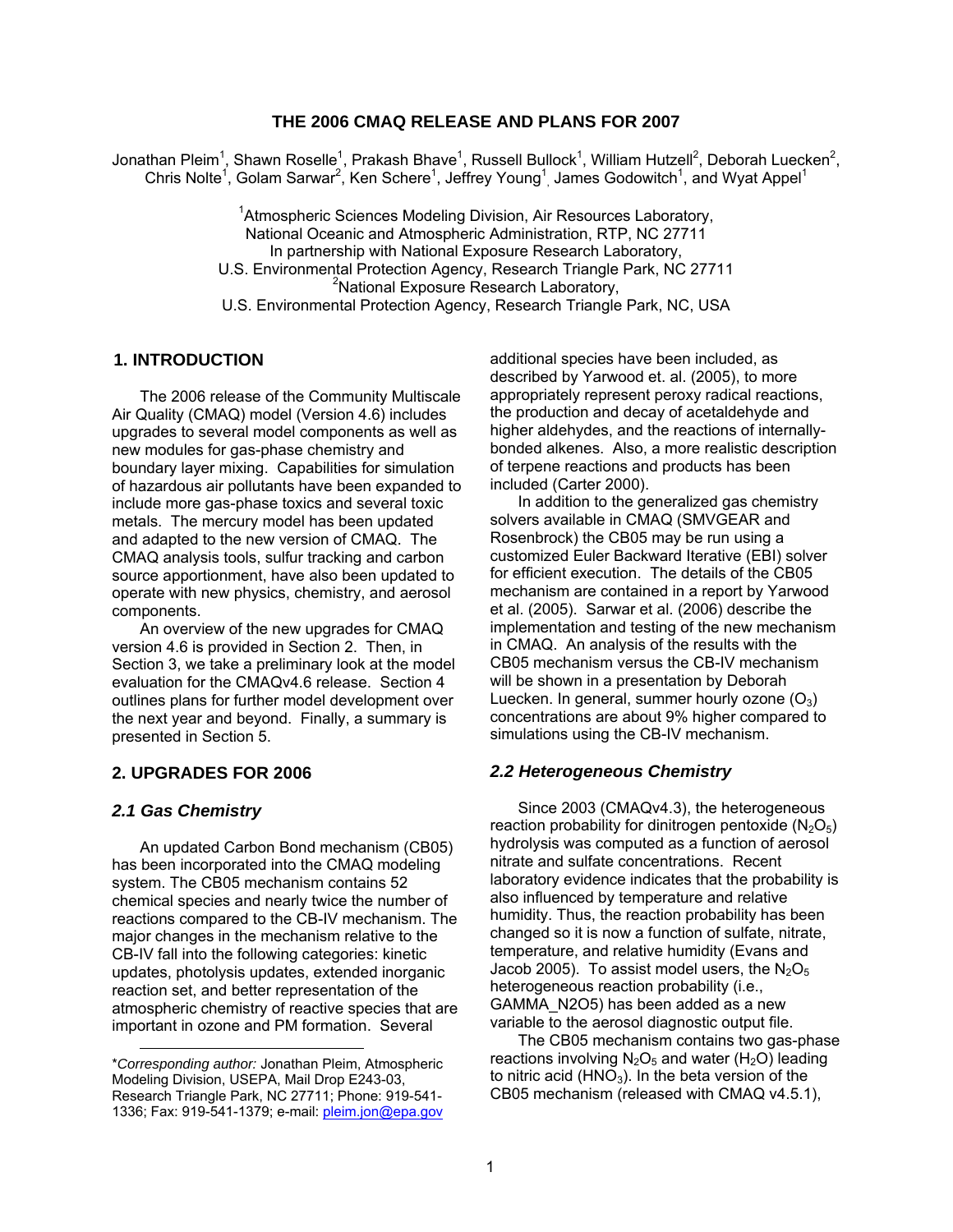these reactions were turned off because there was some concern that they may be caused by wall effects in the smog chambers and modeled nitrate aerosol concentrations were persistently overpredicted. For CMAQv4.6 the gas-phase reactions involving  $N_2O_5$  and  $H_2O$  leading to  $HNO_3$ have been turned on. The SAPRC99 mechanism also contains a reaction involving  $N_2O_5$  and  $H_2O$ leading to  $HNO<sub>3</sub>$  that was turned off since CMAQv4.3. This gas-phase reaction has also been turned on in the SAPRC99 mechanism for CMAQv4.6.

 These changes in the heterogeneous and gas phase  $N_2O_5$  hydrolysis reactions typically decrease net production of nitrate in the winter with a slight increase in the summer. During winter, the effects of turning on the gas-phase hydrolysis reactions are more than offset by the reduction in GAMMA\_N2O5 values. In summer, the GAMMA\_N2O5 values tend to increase, because of higher temperature and humidity, and the gas-phase reactions also lead to more nitrate production. A detailed description of the  $N_2O_5$ hydrolysis treatment in CMAQ will be presented by Prakash Bhave.

### *2.3 Aerosols*

 The CMAQ model uses a thermodynamic aerosol equilibrium model known as ISORROPIA that has been updated for Version 4.6. The developer of ISORROPIA, Dr. Athanasios Nenes, released the latest version in March 2006. The most significant change from the version used in CMAQv4.5.1 is correction of an error in how activity coefficients were adjusted for temperature. Tabulated activity coefficients for temperatures in the range 260.5 - 285.5 K have been corrected, resulting in increased ammonium nitrate aerosol concentrations. In a test simulation of 9 days in January 2001, the maximum increases were 1.8 μg/m<sup>3</sup> and 0.5 μg/m<sup>3</sup> for aerosol nitrate and ammonium, respectively.

 Another revision to the aerosol model was made to ameliorate the very high concentrations (e.g., 1000 μg/m3) of aerosol water output from ISORROPIA in previous versions of CMAQ. We decided to limit RH to 95% during the ISORROPIA calculations so that concentrations of aerosol  $H_2O$ would not resemble cloud or fog-like conditions.

 The effects of the RH limitation are most pronounced in polluted areas with high relative humidity, where aerosol water decreases result in similar decreases in ammonium and nitrate aerosols. A second order effect is that sulfate and all other aerosol species increase slightly due to

the smaller particle sizes, and hence, lower deposition velocities. Visual range should increase in the areas where aerosol water decreases. Also, the sum of the Aitken and accumulation modes should be a better approximation for  $PM<sub>2.5</sub>$  than in previous releases of the code.

# *2.4 Toxics and Mercury*

Version 4.6 has two new mechanisms for Hazardous Air Pollutants (HAPs). One expands the SAPRC99 mechanism for HAPs used in version 4.5. The other mechanism adapts to the new CB05 mechanism. Each new mechanism simulates a larger number of gas phase HAPS than version 4.5 and also simulates several toxic metals and diesel contributions to particulate matter. Details of the toxic capabilities of CMAQv4.6 will be presented by Bill Hutzell.

 The gaseous chemistry, aqueous chemistry and wet and dry deposition processes in the standard version of CMAQ were modified to simulate atmospheric mercury. For CMAQv4.6, the mercury related modifications will also be linked to the CB05 gas phase mechanism and the AE4 aerosol module. Dry deposition of elemental mercury (Hg $^{0}$ ) gas has been added to the model with deposition velocity  $(V_d)$  values provided from the Meteorological-Chemical Interface Processor version 3.1 (MCIP v3.1). The functionality of the mercury codes will also be coordinated with the special codes of the air toxics version of CMAQ so that a comprehensive one-atmosphere multipollutant model might be developed. Russ Bullock will present a detailed description of the mercury modeling capability of CMAQv4.6.

### *2.5 Other Upgrades*

 A new planetary boundary layer (PBL) model has been implemented in CMAQv4.6. The PBL model is a new version of the Asymmetric Convective Model (ACM) that has been an option in CMAQ for many years. The new version (ACM2) combines the non-local convective mixing of the original ACM with local eddy diffusion to better represent the full range of turbulent transport within the convective boundary layer (CBL). The ACM2 generally produces smoother profiles in the lowest model layers than the original ACM and more well-mixed profiles than the EDDY option. The ACM2 also simulates shallower effective mixed layers than the EDDY option. Compared to EDDY, the ACM2 produces slightly greater ground-level  $O_3$  concentrations, especially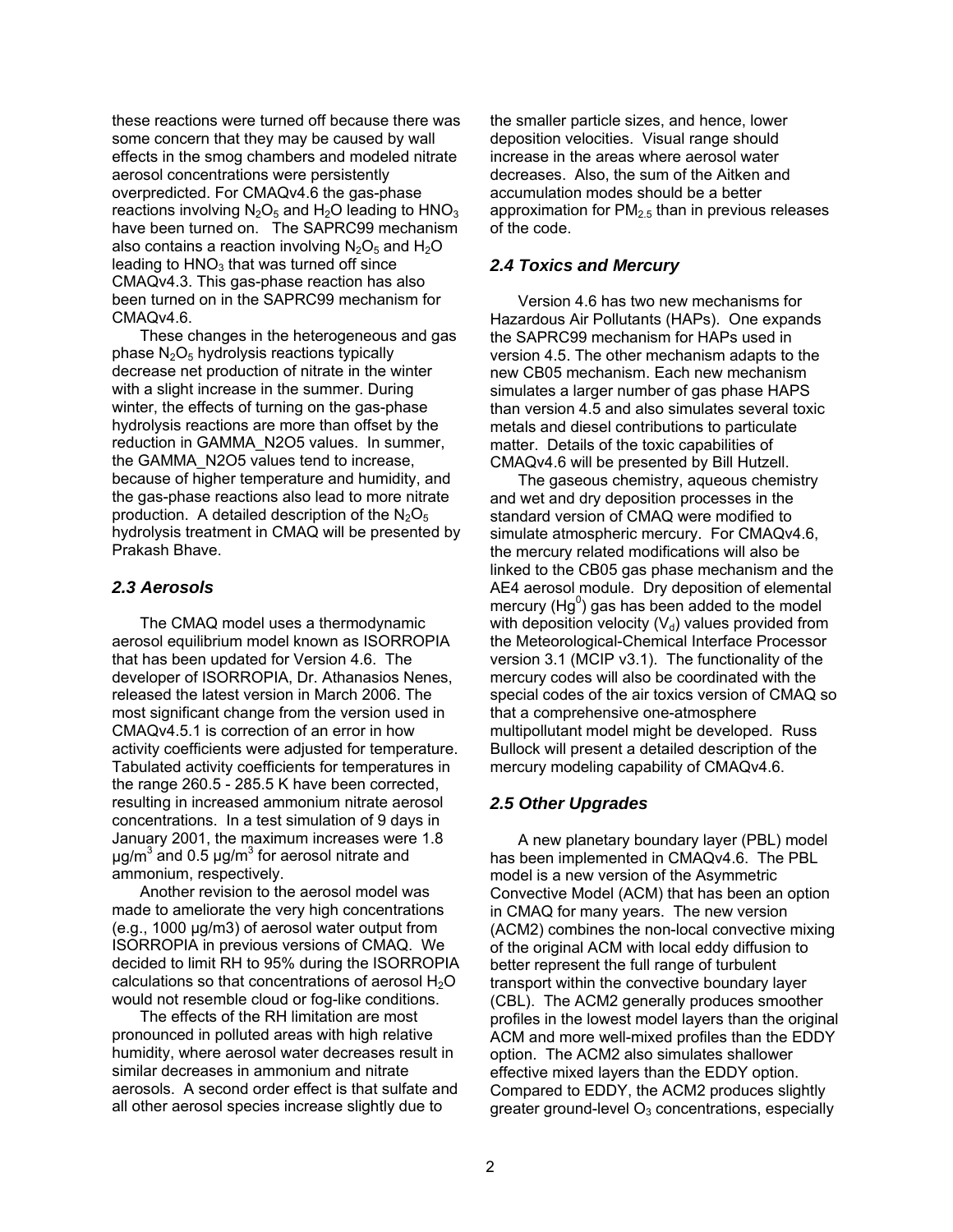in the late afternoon. A presentation by Jonathan Pleim will provide further details of the ACM2 formulation, testing, and evaluation.

 The Plume-in-Grid (PinG) capability and the tracking models for Carbon Apportionment and Sulfate have been updated to be compatible with the AE4 aerosol mechanism and the CB05 gasphase chemistry mechanism. A restart file that contains the last time step of the entire 4-D concentration array has been added for the purpose of providing initial concentrations to start the next simulation period. The traditional concentration output file, normally used for this purpose, can consume a lot of disk space. Applications can optionally reduce the number of species and layers saved to the concentration file, thereby freeing up a large amount of disk space for multi-day scenarios. There have also been various updates to the Parallel I/O code library, thus requiring the new version for CMAQv4.6 compilation.

# **3. PRELIMINARY EVALUATION**

Each major new version of CMAQ is accompanied by an operational evaluation comparing model simulated concentrations to measurements from several air quality monitoring networks (e.g. Eder and Yu 2006). For the 2006 release, CMAQv4.6 is being run for four months representative of the four seasons (January, April, July, and October) in 2001. Two modeling domains are used: a coarse grid ( $\Delta x = 36$  km) covering all of continental US, southern Canada, and northern Mexico and a nested fine grid ( $\Delta x =$ 12 km) covering the eastern US. Two vertical grid configurations are also being tested: 14 layers, as has been used for the past several years, and 34 layers. The 34 layer run uses a vertical grid that is identical to the MM5 meteorological model simulation. Comparison of the two vertical grid structures will be presented by Wyat Appel. A few preliminary results of the 12 km 14 layer January and July simulations are presented here.

## *3.1 January 2001*

Figure 1 shows concentrations of particulate matter smaller than 2.5  $\mu$ m in diameter (PM2.5), broken down by chemical composition averaged over all the Status and Trends Network (STN) sites within the 12 km modeling domain for January 2001. Overall, this year's model (CMAQv4.6) produced slightly more PM2.5 than last year's model (CMAQv4.5) with about 40%

overprediction compared to the observations. The great bulk of the overprediction is in the total carbon (TC) and Other categories. The predominately secondary inorganic aerosols (NO3,  $NH<sub>4</sub>$ ,  $SO<sub>4</sub>$ ) compare very well between the two model versions and to the observations. The Other category contains mostly primary aerosol material whose emissions are not well defined. The TC is a combination of organic carbon (OC) that is generally underpredicted by the model, and elemental carbon (EC), that is generally overpredicted in the winter. Note that EC is also mostly primary aerosol and thus subject to uncertainties in emissions.





## *3.2 July 2001*

 The most important air pollutant species in the summer are  $O<sub>3</sub>$ , sulfate aerosols, and carbonaceous aerosols. Figure 2 shows a comparison between CMAQv4.5 and CMAQv4.6 modeled peak daily 8-h average  $O<sub>3</sub>$  concentrations for July 2001. Overall, CMAQv4.6 simulates higher  $O_3$  concentrations than CMAQv4.5 by an average of about 10%. Figure 3 shows time series of 8-h peak daily  $O_3$  concentrations from both model versions compared to measured values at AQS monitoring sites. The upper panel of Fig. 3 compares modeled and measured concentration averages for all sites in the SW region of the 12 km domain (LA,TX, MS, MO, OK) and the lower panel includes all sites in the Mid-Atlantic region (WV, KY, TN, VA, NC, SC, GA, AL). In all cases CMAQv4.6 predictions are higher then CMAQv4.5. During high ozone episodes, such as July 22-23 in the SW region and July 9-11 and July 15-16 in the mid Atlantic region,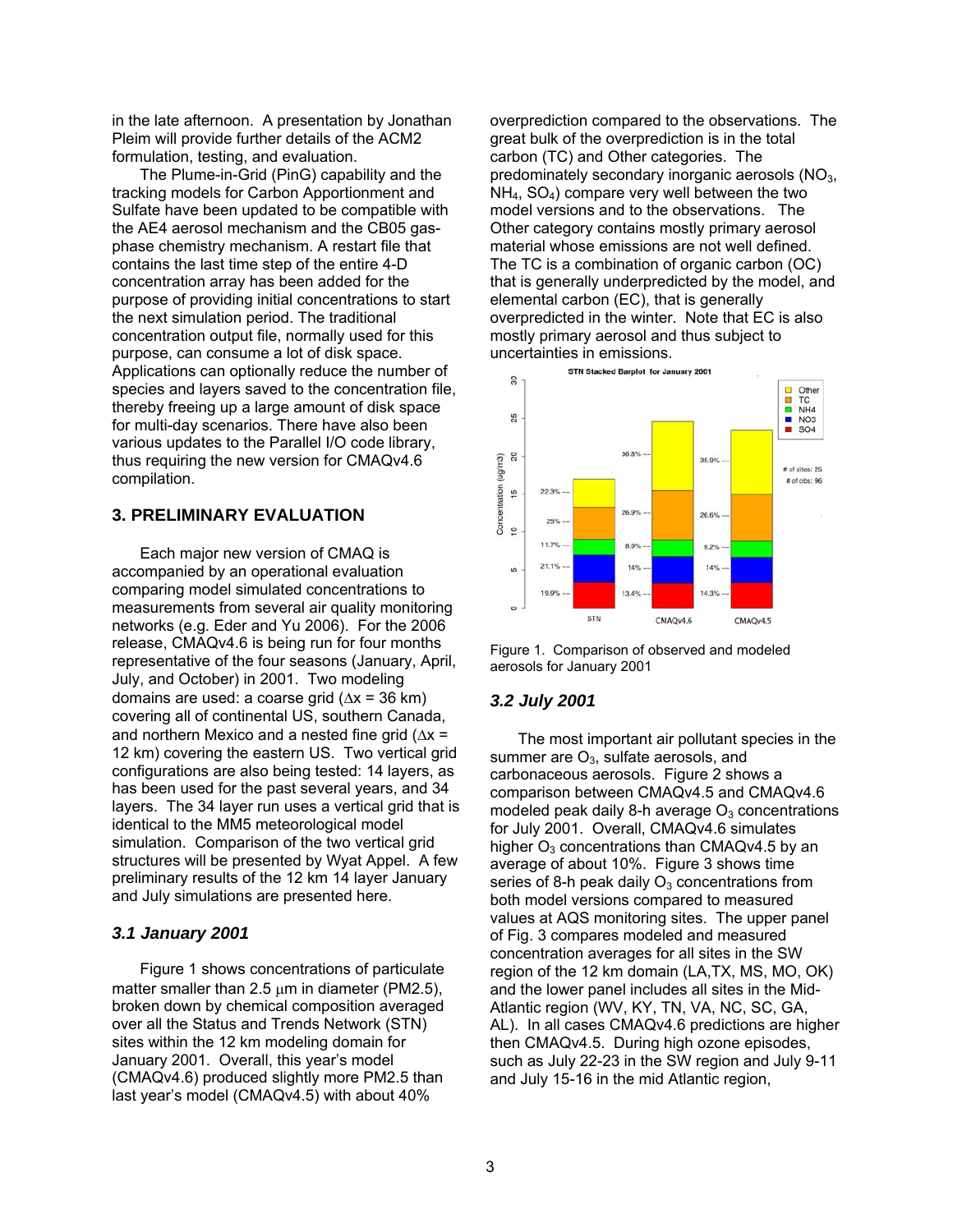CMAQv4.6 predictions were usually closer to the observations.



Figure 2. Comparison of observed and modeled peak 8 h average ozone concentrations at the AQS network sites for July 2001.

Figure 4 shows comparisons of  $PM<sub>2.5</sub>$  and its constituent chemical compositions for July 2001. For total  $PM<sub>2.5</sub>$  both versions compare well to the observations at the STN sites. Sulfate, the largest chemical component in summertime aerosols, is slightly overpredicted by CMAQv4.6 but to a slightly lesser degree than CMAQv4.5. Total Carbon, however, is significantly underpredicted by both model versions, which represents mostly underprediction of OC which dominates TC in the summer. The poor performance of CMAQ for organic carbon largely reflects incomplete science in secondary organic aerosol chemistry. Thus, development of new secondary organic aerosol (SOA) chemistry and thermodynamic modules based on the latest field and laboratory experiments is at the top of our list for next year. In addition, direct OC emissions from poorly characterized sources (e.g., wildfires and open-burning) may also play a role in the OC model underprediction.

# **4. FUTURE WORK**

 Major new developments in air quality modeling as well as meteorology modeling and the coupling between them are being worked on for release in 2007 and 2008.

### *4.1 WRF-CMAQ coupling*

 A new project to develop 2-way coupling between CMAQ and the Weather Research and Forecast (WRF) model is underway. The idea is to create a coupled model system with synchronous meteorology and chemistry calculations. This system will allow for data flow in both directions at each model time step thus facilitating chemical feedback to the meteorology. For example, the coupled system will be able to include aerosol feedback to the radiation model. With the coupled model we can develop integrated resolved-scale microphysics and aqueous chemistry; such that aqueous chemical species could be advected through the grid along with the microphysical components (i.e. cloud water, cloud ice, rain, snow, graupel). Indirect effects of aerosol on microphysics could also be incorporated. Furthermore, closer temporal coupling between meteorology and chemistry would result in more consistency between the chemical and meteorological simulations.



Figure 3. Time series of observed and modeled 8-hr daily maximum ozone concentrations for the TX-LA region (top) and the mid-Atlantic region (bottom) for July 2001

 The coupled WRF-CMAQ would have similar capabilities as the WRF/CHEM that is currently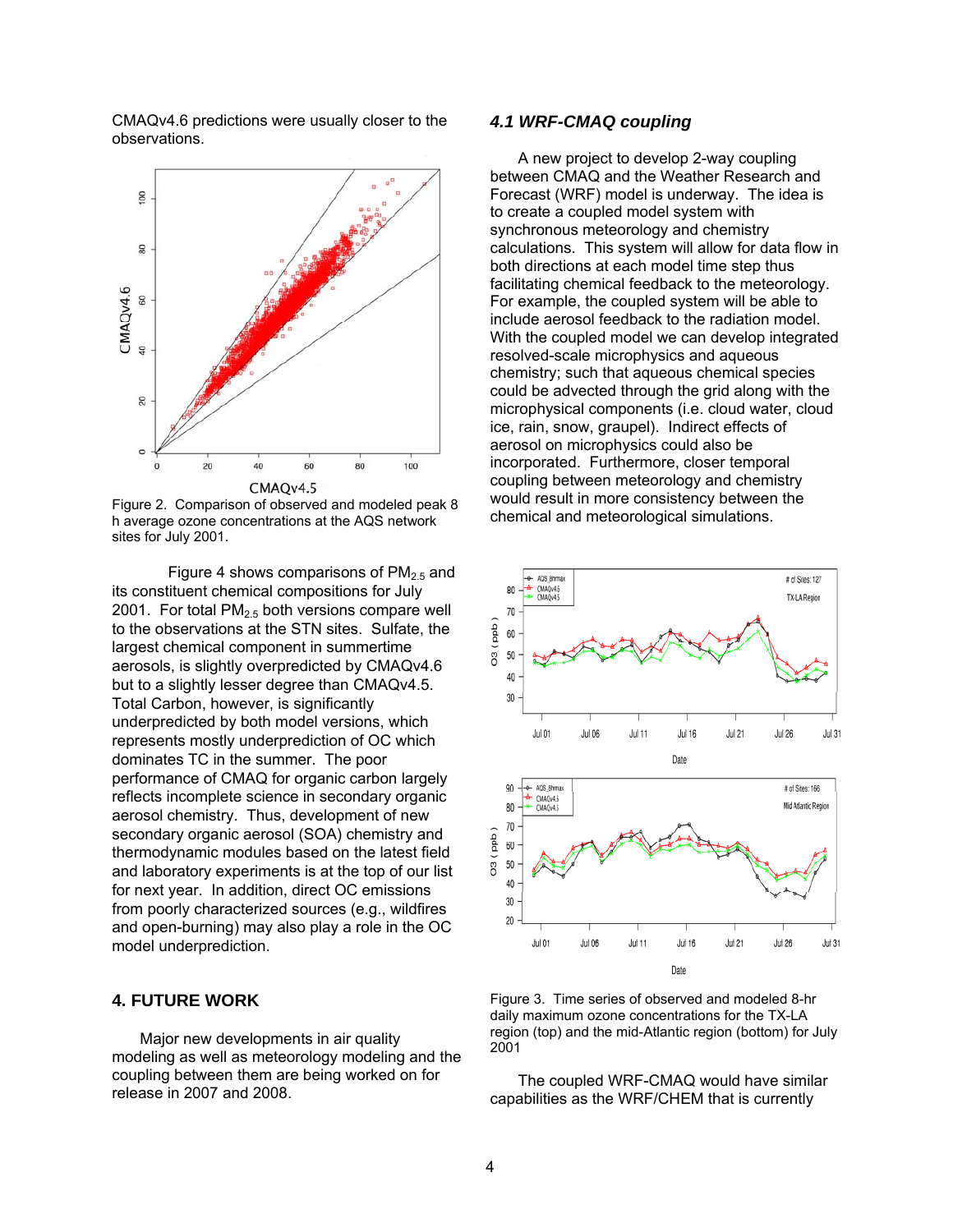available as an extension of the WRF system. The WRF-CMAQ, however, takes a different approach where the meteorology and chemistry components are compiled together but are still structurally separate codes. This design will allow consistent air quality modeling in either 2-way coupled or 1 way sequential execution. A prototype working model is anticipated in 2008.



Figure 4. Comparison of observed and modeled aerosols for July 2001

# *4.2 Aerosols*

 The CMAQ aerosol module will undergo major upgrades for the 2007 release. The main improvements will be the incorporation of a new SOA module and a coarse particle chemistry module. New SOA precursors will include sesquiterpenes and isoprene. In the new aerosol module, the transfer of volatile inorganic material between the gas phase and the coarse-particle mode will be simulated. Also, a new algorithm to moderate biogenic emissions to account for incanopy deposition will be applied, resulting in substantially lower emission fluxes at night when turbulent transport is limited.

# *4.3 Photolysis*

 Currently, photolysis rates are precomputed by an "off-line" model assuming clear-sky conditions and climatological estimates of temperature, pressure, and ozone vertical profiles. A single vertical profile of aerosol attenuation coefficients is used in the clear-sky photolysis rates (J-values) calculation. J-values are computed for various latitudes, altitudes, and hour angles. The resulting J-value look-up table is read into CMAQ and interpolated to each specific grid cell for the local solar time. Subsequently, cloud effects are applied through parameterized estimates of cloud transmissivity.

 A new computationally efficient "on-line" photolysis model has been developed for use in the 2007 release of CMAQ. The new model has seven wavelength bands in UV and visible and updated absorption cross-sections and quantum yields based on Fast-J (Wild et al., 2000). This model will compute J-values for each grid cell at each time step using CMAQ aerosols for extinction and scattering, grid specific surface albedo, and modeled meteorological and chemical profiles. Effects of clouds will also be added to the on-line calculations.

## *4.4 Cloud modeling*

 We have begun collaboration with Georg Grell of NOAA/ESRL to adapt the WRF/CHEM convective cloud model for CMAQ. The cloud mixing algorithm includes treatment of an updraft, downdraft, and compensating subsidence. We are also planning to update the aqueous chemistry module in CMAQ. We plan to test a more detailed aqueous mechanism, and may include it in the next model release. In addition, we will continue testing a generalized aqueous chemistry solver.

### *4.5 Satellite data assimilation*

 New techniques for satellite data assimilation in both the meteorology models (MM5 and WRF) and the chemical transport model (CMAQ) have been developed in collaboration with University of Alabama at Huntsville and NASA/MSFC. Satellite information, primarily from GOES, is used to derive several key components of the meteorology and atmospheric chemistry systems. Satellites give accurate information on cloud coverage, cloud height, and optical thickness that can be used to estimate more accurate surface solar insolation and photolysis rates. Also, satellite derived skin temperature can be used to nudge soil moisture. These techniques have been tested and evaluation and will be made operational for retrospective modeling at the USEPA over the next couple of years.

# **5. SUMMARY**

 A very active program of innovative development is continuing for the CMAQ modeling system. The 2006 release (CMAQv4.6) includes